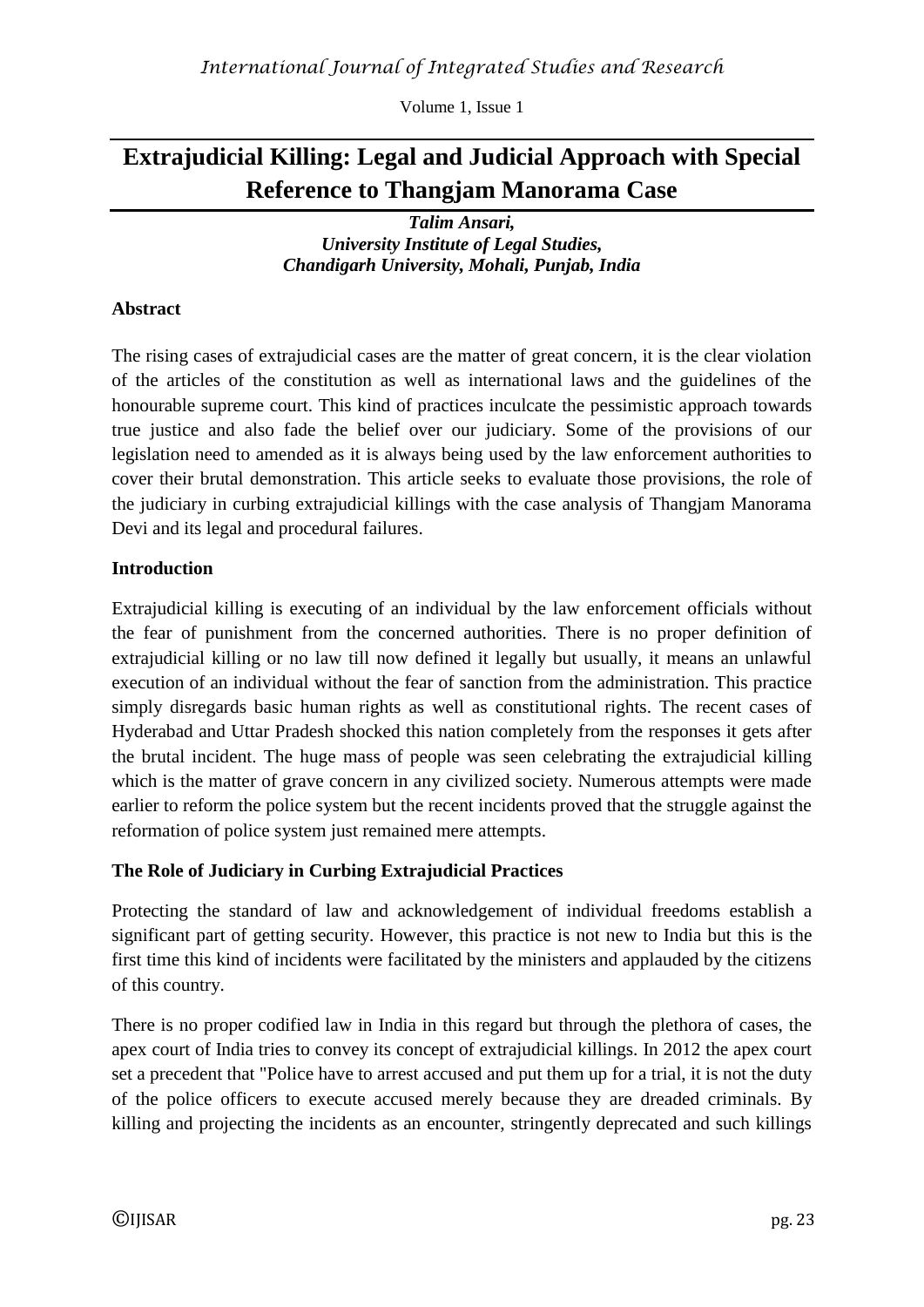#### Volume 1, Issue 1

are illegal and amount to state-sponsored terrorism."<sup>1</sup> Extrajudicial killing is an execution of an individual through an illegal means and it is a well-known fact that under the law no person shall be deprived of his life except the "procedure established by law" the procedure should be just, fair and reasonable, not arbitrary and whimsical.<sup>2</sup> Concerning with the Article 21 of the Indian Constitution the right to have an investigation and fair trial are applicable both on accused and the victim as well.<sup>3</sup> A fair investigation is utmost necessary under Article 14, 21, 39 of the Indian Constitution.<sup>4</sup> The rising extrajudicial killings is also the consequences of law enforcement officials acting arbitrarily which is the absolute violation of Article 14.<sup>5</sup>

Till now the honourable judiciary played a key role in curbing these practices while dealing with the case of **Prakash Kadam & Etc. Etc v. Ramprasad Vishwanath Gupta & Anr<sup>6</sup>** in 2011, the court ruled that the fake encounters fall under the category of "rare of the rarest" cases and can be punishable with the death penalty and probably **Urutti Kolai Case<sup>7</sup>** was the first case where the two policemen were awarded death penalty in 2018.

It laid down various suggestions, precedents, rules and principles to counter this challenge, in the landmark judgment of **Public Union for Civil Liberties v. Union of India<sup>8</sup>** the apex court ruled that no state can disregard the right to life and liberty and commitment to adhere to the procedure established by law under Article 21 of the Indian Constitution. The encounter killings by the police must be explored freely as it "influences the believability of the standard of law and the organization of the criminal equity framework."

It has additionally given 16 rules for the autonomous investigation of encounter killings which must be trailed by every single concerned authority. These rules include obligatory enlistment of FIRs for instances of encounters, an inquiry by the magistrate under section 176 of Cr.P.C, 1973 and report thereof must be sent to Judicial Magistrate having jurisdiction under Section 190 of the Cr.P.C, 1973. Eventually, the court held that all the guidelines and principles must be strictly followed in all cases of police encounters by treating them as the law declared under Article 141 of the Constitution of India.

## **The provisions of Substantive and Procedural law which needs to be Analyze.**

Some of the provisions of substantive and procedural law indirectly help law enforcement authorities to indulge or to even cover up their brutal acts. Under Section 100 of the Indian Penal Code, 1860 permits an individual to use the right to the private defence which may

**.** 

Om Prakash v. State of Jharkhand (2012) 12 SCC 72.

 $2$  Maneka Gandhi v. Union of India AIR 1978 SC 597.

<sup>3</sup> Nirmal Singh Kahlon v. State of Punjab & Ors (2008) 3 SCC 180.

<sup>4</sup> Ponrani v. Samuel Raj CRL O.P (MD) No. 5474 of 2010.

<sup>5</sup> E. P. Royappa v. State of Tamil Nadu & Anr AIR 1974 SC 555.

 $6(2011)$  6 SCC 189.

<sup>&</sup>lt;sup>7</sup> P.S. Gopikrishnan Unnithan, Two Policemen Given Death In Infamous Kerela Custodial Death Case, India Today, (July 25, 2108) [https://www.indiatoday.in/india/story/policemen-death-infamous-kerala-custodial-death](https://www.indiatoday.in/india/story/policemen-death-infamous-kerala-custodial-death-udayakumar-1295467-2018-07-25)[udayakumar-1295467-2018-07-25](https://www.indiatoday.in/india/story/policemen-death-infamous-kerala-custodial-death-udayakumar-1295467-2018-07-25) (last visited on August 7, 2020) <sup>8</sup> (1997) 1 SCC 301.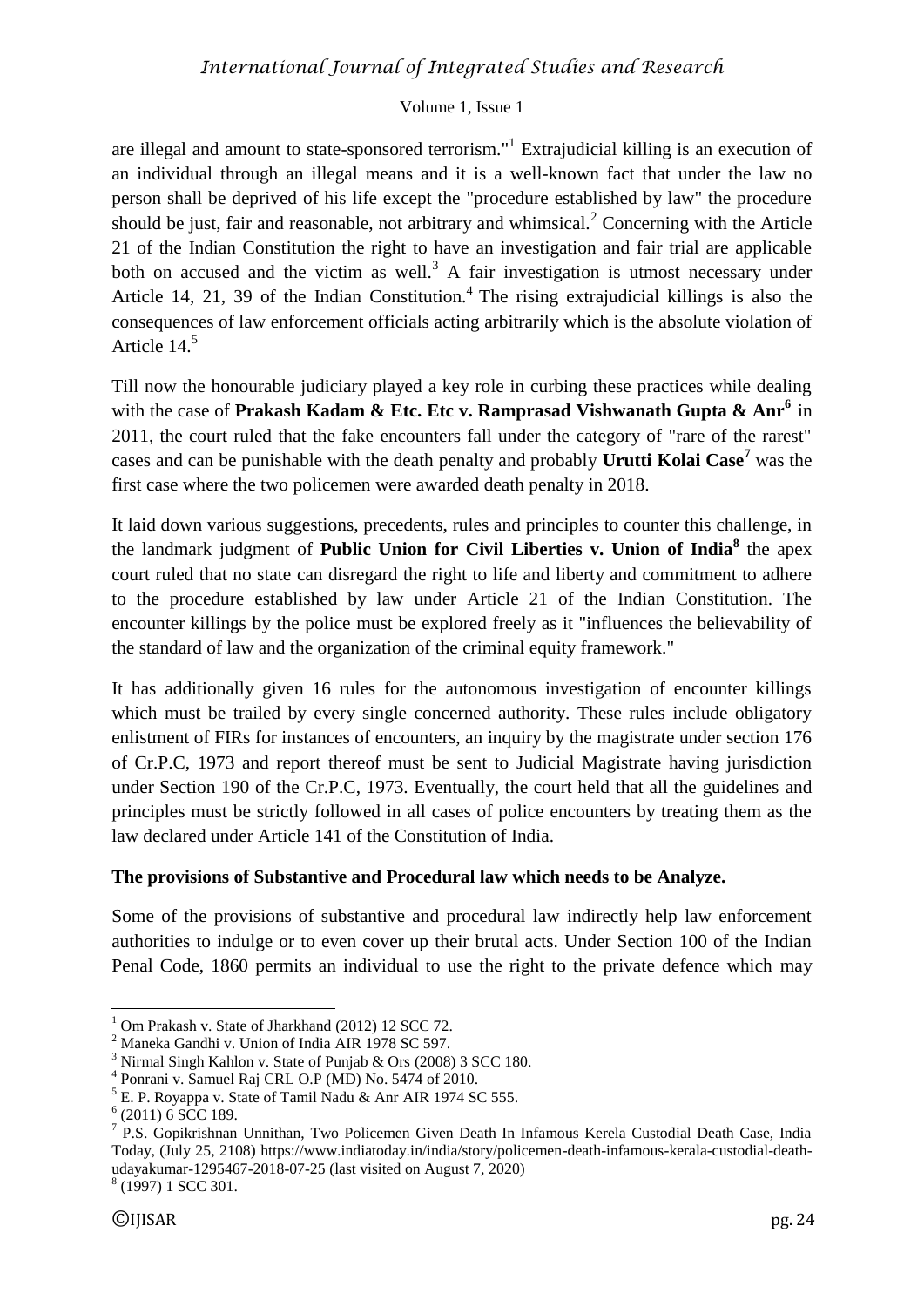#### Volume 1, Issue 1

extend to causing the death of another individual if there is reasonable thought in the mind that the threat to life exists. The differentiation must be drawn between the right of selfdefence or private defence and excessive use of force or retaliation and that the right can be practised distinctly to shield oneself yet not to retaliate.<sup>9</sup>

Section 46 of Cr.P.C, 1973 authorizes the law enforcement officials to use all means necessary to apprehend the accused if there is resistance on his part. However, this section was often misused by the authorities to cover up extrajudicial killings. Further, Section 197 of Cr.P.C, 1973 which deals with the prosecution of judges and public servants states that the sanction will be needed from the government to initiate criminal proceedings against public servants but in the case of **Parkash Singh Badal And Anr v. State Of Punjab And Ors<sup>10</sup>** the court observed that there is no need to take prior sanction for initiating criminal proceedings against public servant where the act has been carried out for personal gain. The immunity which is being provided under section 197 of the code is only applicable to acts done in pursuance of official duty and the same was validated in the case of **Station House Officer v. B.A. Srinivasan**<sup>11</sup> in 2019.

The apex court in **Prakash Singh & Ors v. Union of India and Ors<sup>12</sup>** directed Indian states to establish a Police Complaint Authority [PCA] to evaluate the misconduct in the cases of extrajudicial killings, this establishment would be of independent. Only 12 states till now have set up police complaint authority and even these states have not done it as per the determination methodology ordered by the apex court mandate. Further, Article 3 of Universal Declaration of Human Rights [UDHR] categorically states that "Everyone has the right to life, liberty and security of person". There is a modus operandi endorsed by the legislation for the criminal investigation which is enshrined in the Constitution of India under Art 21 as "Right to Life and Personal Liberty". The human right can't be waived and which should be accessible to every individual. Indeed, even the State can not violate that particular right. Consequently, it is the duty of the law enforcement officials to follow the Constitutional standards and maintain the Right to Life of each individual whether an honest one or a lawbreaker.

Most of the extrajudicial killings reported in the state of Manipur as some of the provisions of AFSPA provides immunity to the armed forces. Under section 4 of AFSPA, a wide range of powers are being given where even noncommissioned officers are allowed to shoot to kill not only on self-defence but under a mere suspicion, this particular law is always being used as a shield to protect the officials involved in this practices as under section 6 of AFSPA the victim should take authorization with the central government to initiate a proceeding against the accused.

**.** 

 $^{9}$  (2013) 2 SCC 493.

<sup>&</sup>lt;sup>10</sup> AIR 2007 SC 1276.

 $^{11}$  (2020) 2 SCC 153.

 $12 (2006) 8 \text{ SCC}$  1.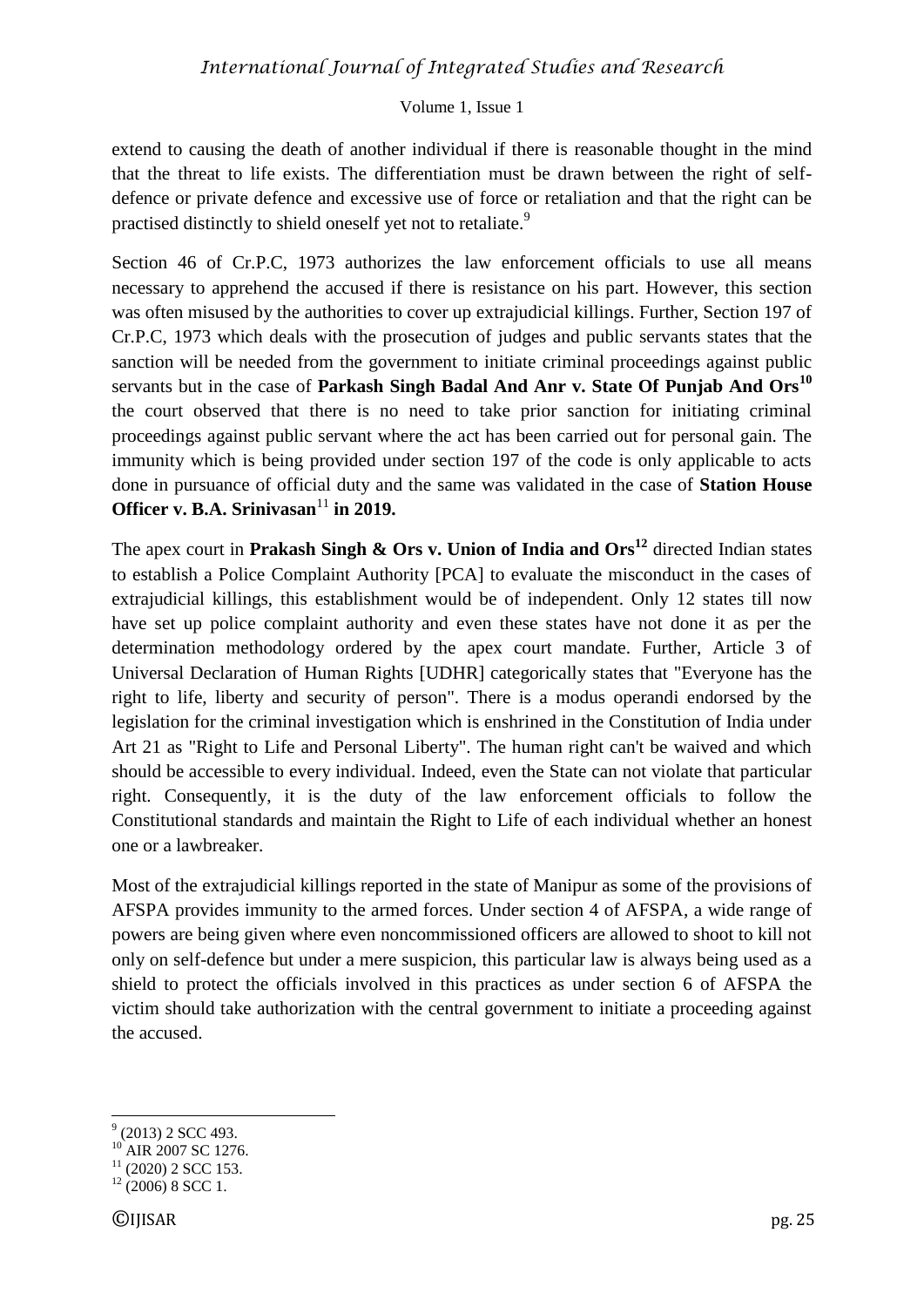Volume 1, Issue 1

## **Human Rights Organizations and their Concerns.**

On 12th May 2010, the NHRC issued guidelines which are to be followed in the cases of death in police action, which includes compulsory FIR, inquiry in all cases if the complaint is made, the incident must be reported within 24 hours to the SSP or SP.<sup>13</sup> Manual on Human Rights for Police Offences and in its Annual Report 1996-97 made it clear that any alleged extrajudicial killings committed by law enforcement authorities should be treated as a culpable homicide and try with the due procedure established by law unless it is proved otherwise.<sup>14</sup>

On 11th January 2019, Office of the High Commissioner for Human Rights [OHCHR] observed that law enforcement officials act as reluctant in conveying the information about the victim and withholding the post mortem reports stands in complete contravention against the guidelines of the Supreme Court.<sup>15</sup>

Other than the way that India doesn't have any codified law concerning the extrajudicial killings yet at the equivalent, it can't be denied that judiciary assumed a critical job in checking this sort of practices through the plenty of cases. Be that as it may, the ongoing episodes of extrajudicial killings demonstrated that there is an absence of political will and non-execution of legitimate obligation by authorities with genuineness prompted this sort of terrible, tragic occurrence. Individuals were made to accept the political manner of speaking that the instant equity ought to be given to the accused because there is no expectation from the troubled judiciary.

## **Some Shocking Data in this Regard.**

- Extrajudicial killings, custodial violence, fake encounters, forced disappearance, unlawful deprivations of life are not new in our country and here are some shocking data in this regard:
- The Asian Center for Human Rights published the statistics accumulated by the National Human Rights Commission on deaths in custody in terms of which 1,504 cases of deaths in police custody and 12,727 cases of deaths in judicial custody were reported from 2001 to  $2010^{16}$

**<sup>.</sup>** <sup>13</sup> NHRC, Revised Guidelines/ Procedures to be followed in cases of deathscaused in police action, (May 12, 2010) <https://nhrc.nic.in/sites/default/files/Death%20During%20the%20course%20of%20Police%20Action.pdf> (last visited on August 7, 2020).

<sup>&</sup>lt;sup>14</sup> NHRC, Manual On Human Rights For Police Officers, (December 10, 2011) [https://nhrc.nic.in/sites/default/files/Manual\\_On\\_Human\\_Rights\\_for\\_Police\\_Officers.pdf](https://nhrc.nic.in/sites/default/files/Manual_On_Human_Rights_for_Police_Officers.pdf) (last visited on August 7, 2020).

<sup>&</sup>lt;sup>1515</sup> OHCHR, INDIA: UN experts alarmed by alleged police killings in Uttar Pradesh, (January 11, 2019) <https://www.ohchr.org/EN/NewsEvents/Pages/DisplayNews.aspx?NewsID=24066&LangID=E> (last visited on August 7, 2020).

<sup>&</sup>lt;sup>16</sup> Asian Center for Human Rights, Tortue In India, (November 21, 2001) <http://www.indianet.nl/pdf/torture2011.pdf> (last visited on August 21, 2020).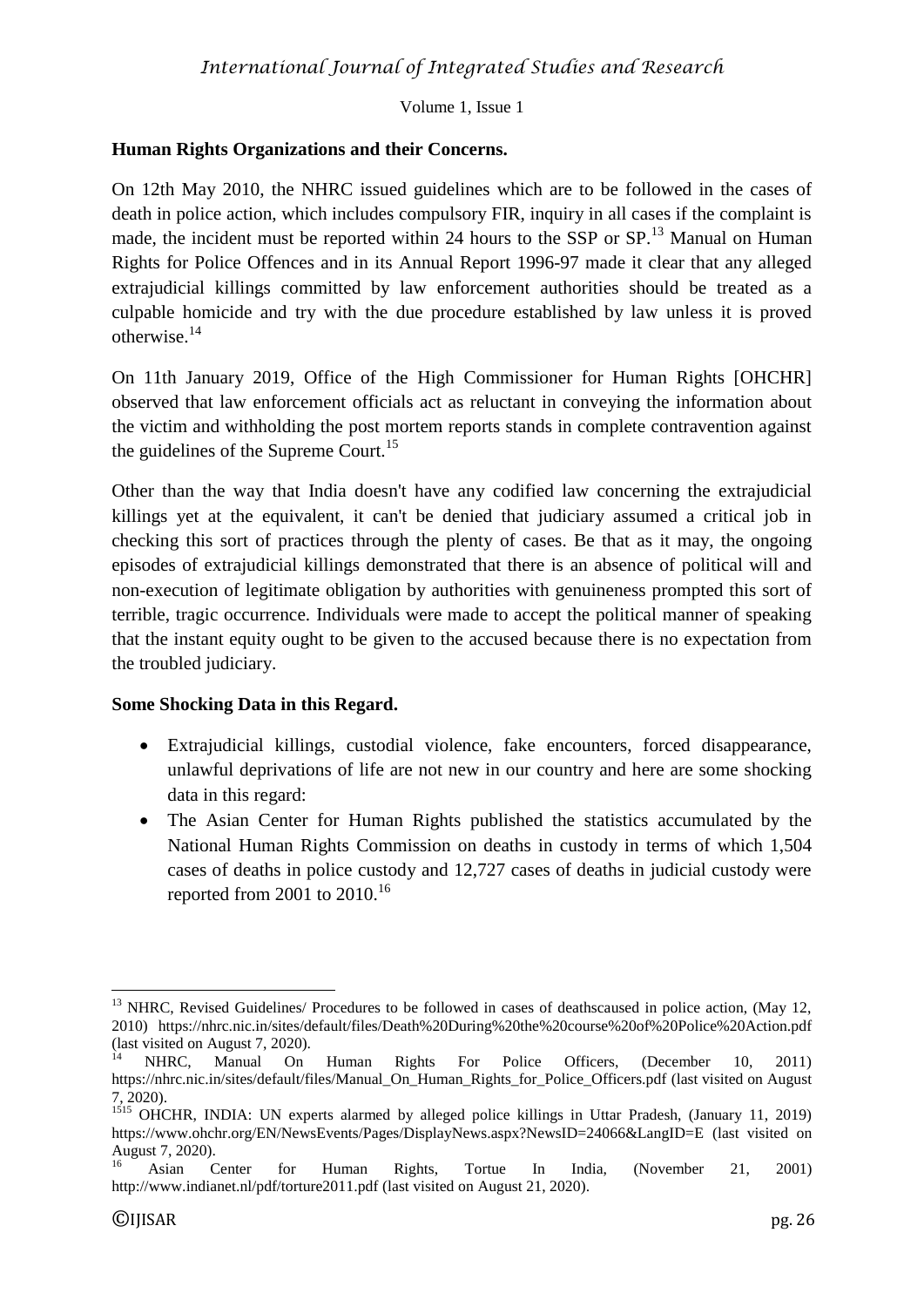## Volume 1, Issue 1

- National Human Rights Commission revealed that it had recorded 1.782 cases of fake encounters in India from 2000 to 2017.<sup>17</sup>
- Four UN human rights experts have expressed alarm about allegations of at least 59 extra-judicial killings by police in Uttar Pradesh since March 2017.<sup>18</sup>
- The Special Rapporteur to the United Nation found 2.700 unmarked graves containing over 2,943 dead bodies have been discovered of extrajudicial killing between the period of 1990 to 2009 in Jammu and Kashmir and some of these graves containing more than one body, the administration informed that almost 4000 people were missing, however, the other parties claimed this data is about 5000-10000.<sup>19</sup>
- In 2017 the apex court of India responding a Public Interest Litigation ordered a probe against 1,528 extrajudicial killings by the Indian armed forces which have been taken place between 2000 to 2012 in the state of Manipur.<sup>20</sup>
- The reports proved that this practice is not new to our society and presently this kinds of brutal incidents are getting facilitated by the political ministers which encourage law enforcement officials to indulge in this practices without the fear of law.

# **The Extrajudicial Killing of Thangjam Manorama Devi and the Violation of Human Rights.**

Her bullet-ridden body was found on 11 July 2004 by villagers around 4 K.M away from her home. She was arrested on 10 July 2004 by Assam Rifles without the presence of lady constable which is again the violation of the law. The Writ Petition (C) No. 5817 of 2004 filed by Col. Jagmohan Singh challenging the state of Manipur appointing an inquiry<sup>21</sup> for this incident, the claimed;

"The apprehended cadre requested to allow her to ease herself. Thereupon, the vehicle was stopped and the party with whom she had been travelling, took a position at about 30-35 meters away from her to allow her privacy to ease herself. It was approximately 5:30 AM. That all of sudden the arrested lady cadre started to flee through a gap in the nearby hedge. That the guard commander happened to see her attempting to flee and shouted for her to stop and fired a short burst in the air to warn her. Those instinctively other members of the guard

**.** 

<sup>&</sup>lt;sup>17</sup> Phalguni Rao, NHRC registered 1,782 fake encounter cases between 2000-2017; Uttar Pradesh alone accounts for 44.55%, Firstpost, (February 02, 2018) [https://www.firstpost.com/india/nhrc-registered-1782-fake](https://www.firstpost.com/india/nhrc-registered-1782-fake-encounter-cases-between-2000-2017-uttar-pradesh-alone-accounts-for-44-55-4332125.html)[encounter-cases-between-2000-2017-uttar-pradesh-alone-accounts-for-44-55-4332125.html](https://www.firstpost.com/india/nhrc-registered-1782-fake-encounter-cases-between-2000-2017-uttar-pradesh-alone-accounts-for-44-55-4332125.html) (last visited on August 21, 2020).

<sup>&</sup>lt;sup>18</sup> ONCHR, India: UN experts alarmed by alleged police killings in Uttar Pradesh, (January 11, 2019) <https://www.ohchr.org/EN/NewsEvents/Pages/DisplayNews.aspx?NewsID=24066&LangID=E> (last visited on August 21, 2020).

<sup>&</sup>lt;sup>19</sup> Christof Heyns, ONCHR, Report of the Special Rapporteur on extrajudicial, summary or arbitrary executions, (April 26, 2013)

[https://www.ohchr.org/Documents/HRBodies/HRCouncil/RegularSession/Session23/A.HRC.23.47.Add.1\\_EN.p](https://www.ohchr.org/Documents/HRBodies/HRCouncil/RegularSession/Session23/A.HRC.23.47.Add.1_EN.pdf) [df](https://www.ohchr.org/Documents/HRBodies/HRCouncil/RegularSession/Session23/A.HRC.23.47.Add.1_EN.pdf) (last visited on August 21, 2020).

<sup>&</sup>lt;sup>20</sup> Prabhas K Dutta, AFSPA and 1528 encounter killings in Manipur: Time to revoke 'license to kill', India Today, (July 14, 2017) <https://www.indiatoday.in/india/story/afspa-1528-encounter-killings-manipur-1024375-2017-07-14> (last visited on August 21, 2020).

<sup>&</sup>lt;sup>21</sup> Col. Jagmohan Singh And Ors. vs The State Of Manipur And Ors. on 23 June, 2005. <https://indiankanoon.org/doc/38473/> (last visited on July 11, 2020).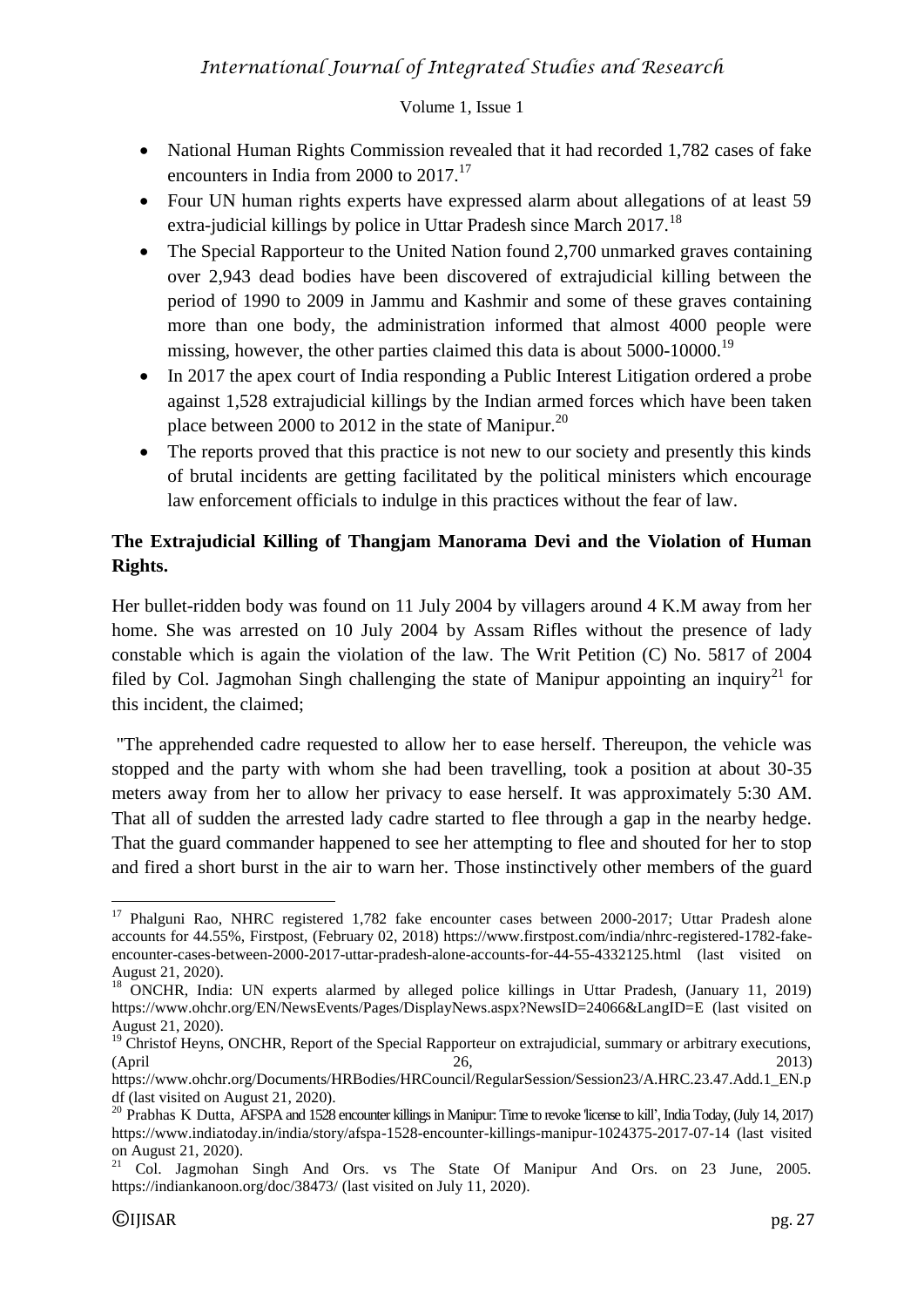### Volume 1, Issue 1

party fired towards her legs. That as a result, she suffered bullet injuries resulting in her death" $22$ 

Even if the above-mentioned claim was true and accurate, the Assam Rifles violated the law of the land and Justice D. Biswas of Gauhati High Court who heard the petition pronounced and noted this on his final verdict.

"It is evident that the raid was conducted without the presence of a lady constable; though the house was cordoned off, no attempt was made to contact the Superintendent of Police to provide the services of a lady constable: the arrested person was not handed over to nearest police station: she was interrogated after arrest and moved from place to place in search of another lady cadre and there was no FIR pending against Km. Thangjam Manorama Devi at the time of her arrest."<sup>23</sup>

"Aside from these procedural disappointments, there are various motivations to question the form of occasions depicted by the Assam Rifles. On July 12, 2004, the state administration of Manipur requested a commission of investigation into Manorama's executing even though the commission's last report has not been made open, legal counsellors speaking to Manorama's family at the hearings approached testimonies made by individuals from the Assam Rifles, exploring authorities, specialists, witnesses, and family members to the commission. Individuals from the patrolling party who later ousted before the request commission said that Manorama's options were limited while she was in authority.

Her family members likewise said that she was wearing the customary Manipuri sarong when she was arrested. It would have been inconceivable for Manorama to run far with her options limited to up and in a firmly bound sarong. No individual from the Assam Rifles guaranteed that any individual from the watch party pursued Manorama to attempt to stop her. They said that in the wake of yelling a notice, troops started shooting, causing her demise. Manorama was unarmed while in authority which makes it difficult to comprehend why the Indian forces decided to keep a protected separation and open fire.

No unfilled cartridges were found in the region, bringing into question the patrol party's case that edgy shots were discharged to attempt to stop her. No blood was found close to the body even though Manorama had endured at any rate six-shot injuries, raising doubts that she was murdered somewhere else and her body later dumped. The police specialist and criminology expert who was a commission observer said that the idea of the slug wounds recommended that the shots were discharged at short proximity and that Manorama was resting when she was shot. He likewise dismissed that the body bore numerous different wounds that demonstrated that Manorama had been tormented before she was slaughtered.

A report from the Central Forensic Science Laboratory discovered semen stains on Manorama's skirt recommending that she may have been raped and assaulted before her

 $22\,$  $22$  The Killing of Thangjam Manorama Devi, Human Rights Watch, [https://www.hrw.org/reports/2008/india0908/3.htm#\\_ftn70](https://www.hrw.org/reports/2008/india0908/3.htm#_ftn70) (last visited on July 12, 2020).  $^{23}$  Supra, 21.